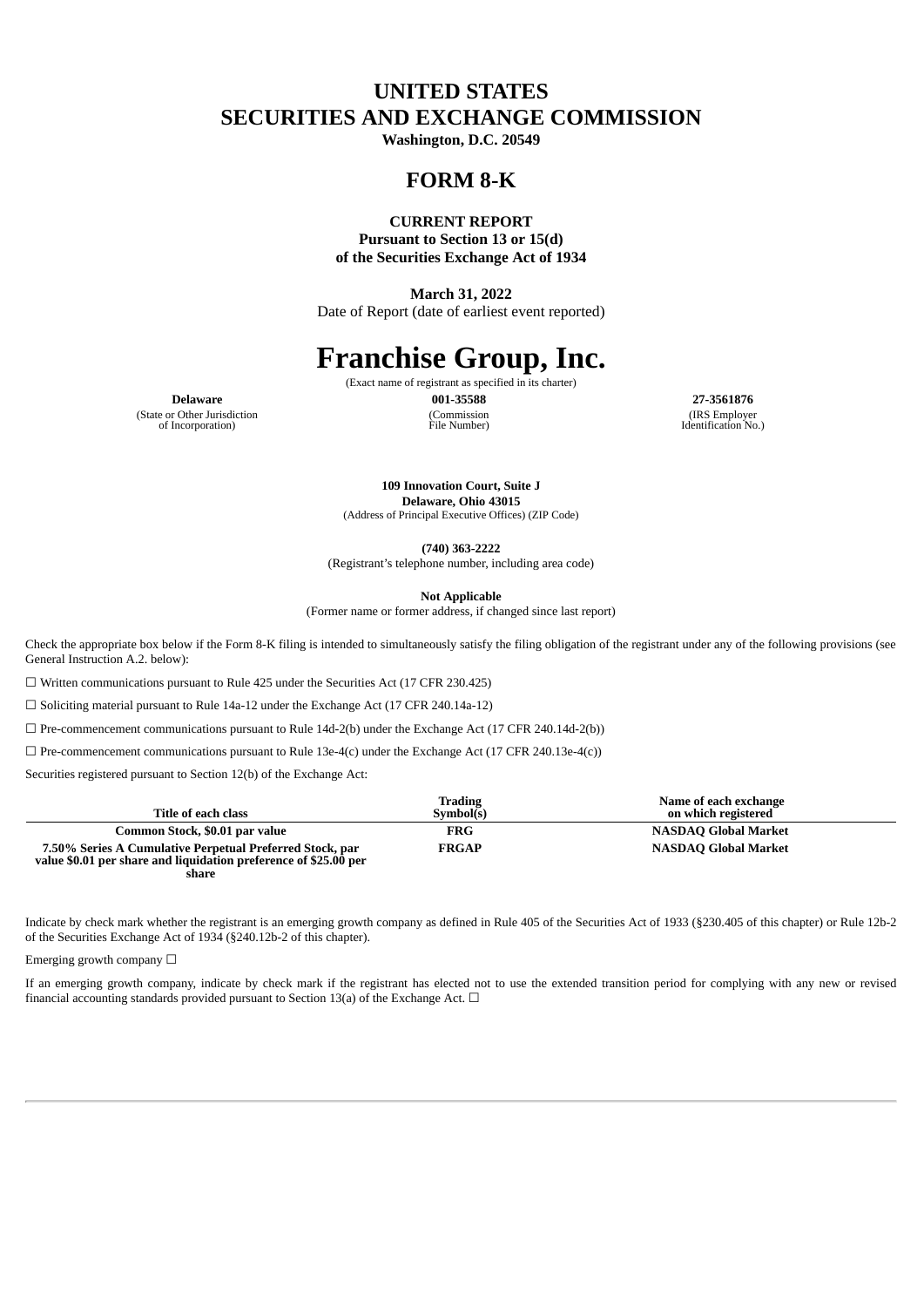#### **Item 1.01. Entry into a Material Definitive Agreement.**

#### **Sale of Badcock Properties**

On March 31, 2022 (the "Closing Date"), W.S. Badcock Corporation, a Florida corporation ("Badcock") and an indirect wholly-owned subsidiary of Franchise Group, Inc., a Delaware corporation (the "Company"), entered into and completed certain transactions contemplated by a Purchase and Sale Agreement (the "Purchase Agreement") with National Retail Properties, LP, a Delaware limited partnership (the "Purchaser") for the sale of 35 retail stores and dealer-operated properties (each, a "Property" and collectively, the "Properties"), subject to the terms and conditions contained in the Purchase Agreement (the "Sale Transaction"). Pursuant to the terms and provisions of the Purchase Agreement, on the Closing Date, Badcock sold the Properties in exchange for the payment by Purchaser to Badcock of an aggregate amount of \$94,000,000 in cash, subject to certain transaction expenses (collectively, the "Sale Transaction Proceeds"). The Company anticipates using all or a portion of the Sale Transaction Proceeds to repay a portion of its existing indebtedness (the "Debt Repayment").

In connection with the Purchase Agreement, at the closing of the Sale Transaction Badcock entered into lease agreements (each, a "Lease" and collectively, the "Leases") in respect of each Property to lease back each Property from the Purchaser (collectively, the "Lease Transaction" and together with the Sale Transaction, the "Transactions"). Each Lease provides that Badcock will lease the applicable Property for 15 years, with three five-year renewal options. Annual rents under the Leases are generally consistent with market rates for the respective geographic areas. In addition, Badcock has rights of first refusal with respect to the Properties and customary Lease termination rights. On the Closing Date, the Company entered into guaranties of each Lease with the Purchaser, pursuant to which the Company has guaranteed the full payment by Badcock of all rent and other amounts required to be paid by, and the full performance of all other obligations of Badcock under the applicable Lease.

The Purchase Agreement contains customary representations, warranties and covenants for a transaction of this type, including without limitation, representations and warranties by (a) Badcock and the Company, as applicable, regarding, among other things, (i) Badcock's and the Company's corporate organization and capitalization, (ii) the accuracy of Badcock's financial statements provided to the Purchaser and (iii) compliance with law and (b) the Purchaser regarding, among other things, its corporate organization. Subject to the provisions of the Purchase Agreement, Badcock has agreed to indemnify the Purchaser and its affiliates for losses resulting from breaches of representations, warranties and covenants of Badcock in the Purchase Agreement. Badcock's indemnification obligations are subject to various limitations, including, among other things, caps and time limitations.

The description of the Purchase Agreement is qualified in its entirety by reference to the text of the document that will be filed with the quarterly report on Form 10-Q of the Company for the quarter ended March 26, 2022.

#### **Cautionary Statement Regarding Forward-Looking Statements**

This report contains forward-looking statements within the meaning of the Private Securities Litigation Reform Act of 1995. Forward-looking statements include, without limitation, projections, predictions, expectations, or beliefs about future events or results and are not statements of historical fact. Such forward-looking statements are based on various assumptions as of the time they are made, and are inherently subject to known and unknown risks, uncertainties and other factors that may cause actual results, including the sale or the value received of additional Badcock real estate, ongoing landlord-tenant relationships or disputes, the amount of debt the Company will repay, performance or achievements to be materially different from any future results, performance or achievements expressed or implied by such forward-looking statements. Forward-looking statements are often accompanied by words that convey projected future events or outcomes such as "expect," "believe," "estimate," "plan," "project," "anticipate," "intend," "will," "may," "view," "opportunity," "potential," or words of similar meaning or other statements concerning opinions or judgment of the Company or its management about future events. Although the Company believes that its expectations with respect to forward-looking statements are based upon reasonable about future events. Although the Company believes that its expectations with re assumptions within the bounds of its existing knowledge of its business and operations, there can be no assurance that actual results, performance, or achievements of the Company will not differ materially from any projected future results, performance or achievements expressed or implied by such forward-looking statements. Actual future results, performance or achievements may differ materially from historical results or those anticipated depending on a variety of factors, many of which are beyond the control of the Company. Please refer to the sections titled "Risk Factors" and "Management's Discussion and Analysis of Financial Condition and Results of Operations" in the Company's Annual Report on Form 10-K for the period ended December 25, 2021, and comparable sections of the Company's Quarterly Reports on Form 10-Q and other filings, which have been filed with the SEC and are available on the SEC's website at www.sec.gov. All of the forward-looking statements made in this report are expressly qualified by the cautionary statements contained or referred to herein. The actual results or developments anticipated may not be realized or, even if substantially realized, they may not have the expected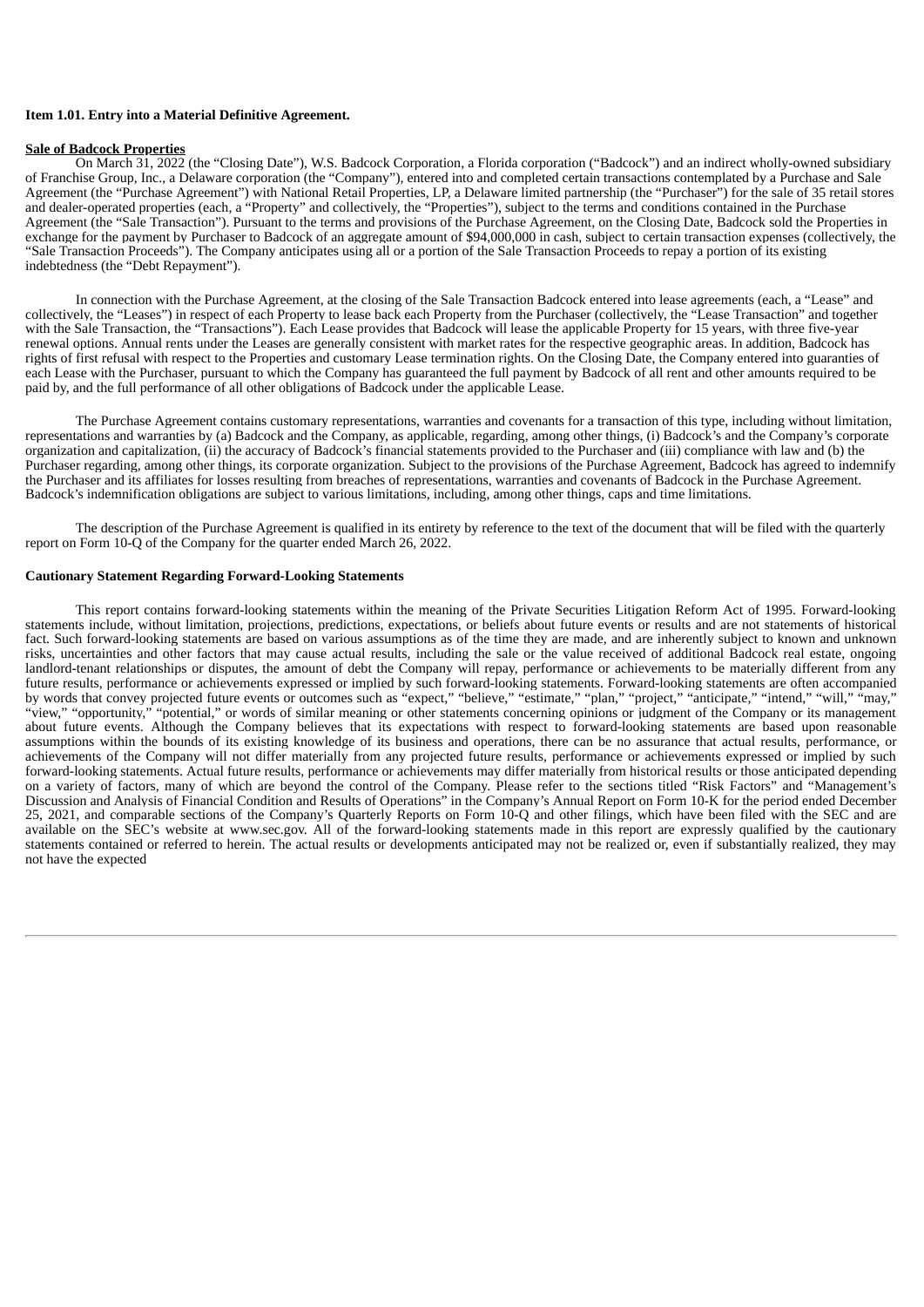consequences to or effects on the Company or its business or operations. Readers are cautioned not to rely on the forward-looking statements contained in this report. Forward-looking statements speak only as of the date they are made and the Company does not undertake any obligation to update, revise or clarify these forward-looking statements, whether as a result of new information, future events or otherwise.

#### Item 2.03. Creation of a Direct Financial Obligation or an Obligation under an Off-Balance Sheet Arrangement of a Registrant.

The information contained in "Item 1.01 Entry into a Material Definitive Agreement" is incorporated herein by reference.

### **Item 8.01. Other Events.**

On March 31, 2022, the Company issued a press release announcing the closing of the Transactions and the Debt Repayment. A copy of the press release is attached as Exhibit 99.1 and incorporated herein by reference.

#### **Item 9.01. Exhibits.**

*(d) Exhibits.*

The following exhibits are filed with this Current Report on Form 8-K:

**Exhibit No. Description**

[99.1](#page-4-0) Press [Release,](#page-4-0) dated [March](#page-4-0) 31, 2022.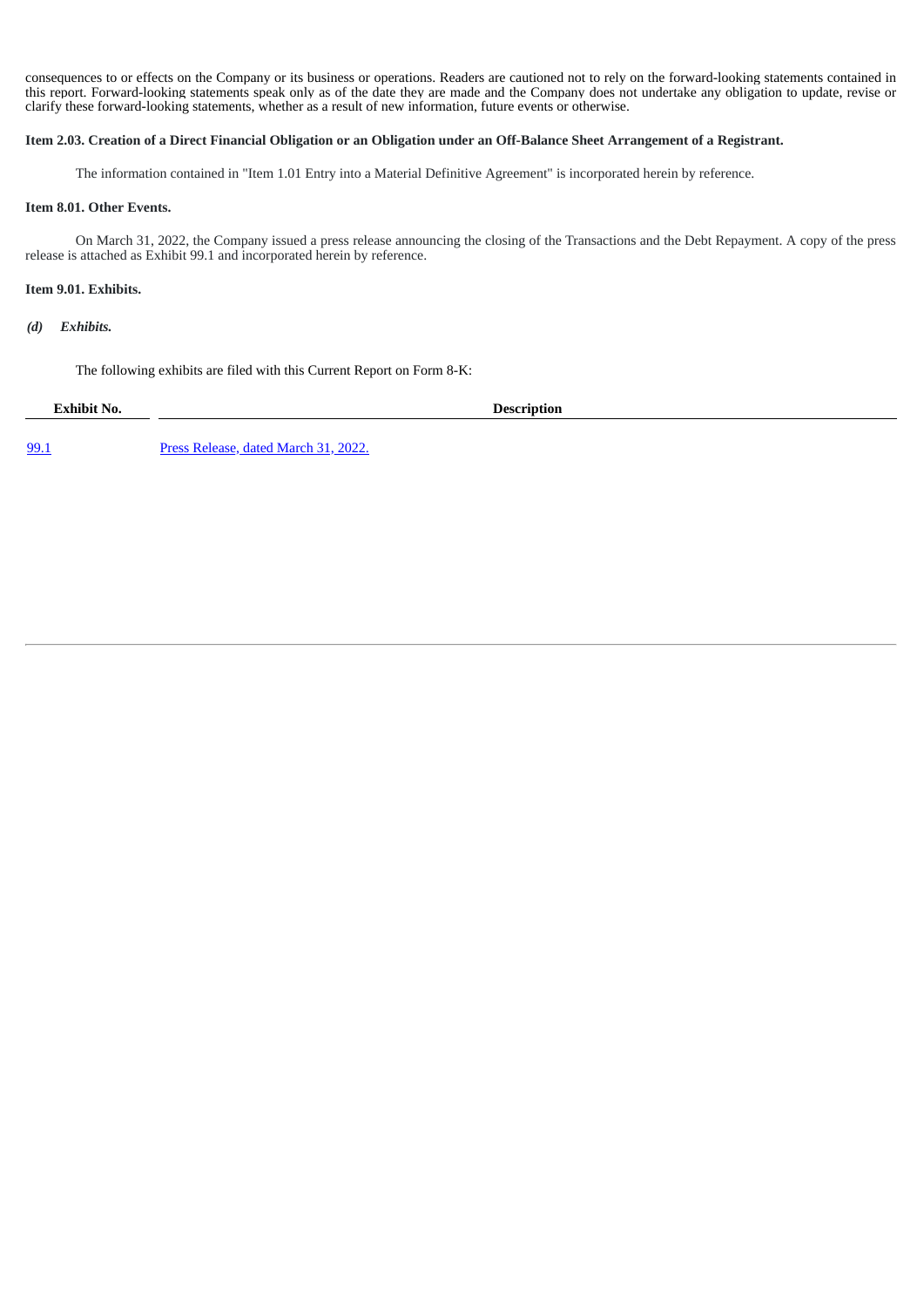### **SIGNATURES**

Pursuant to the requirements of the Securities Exchange Act of 1934, the registrant has duly caused this report to be signed on its behalf by the undersigned hereunto duly authorized.

## **FRANCHISE GROUP, INC.**

Date: March 31, 2022 By: /s/ Eric F. Seeton

Eric F. Seeton Chief Financial Officer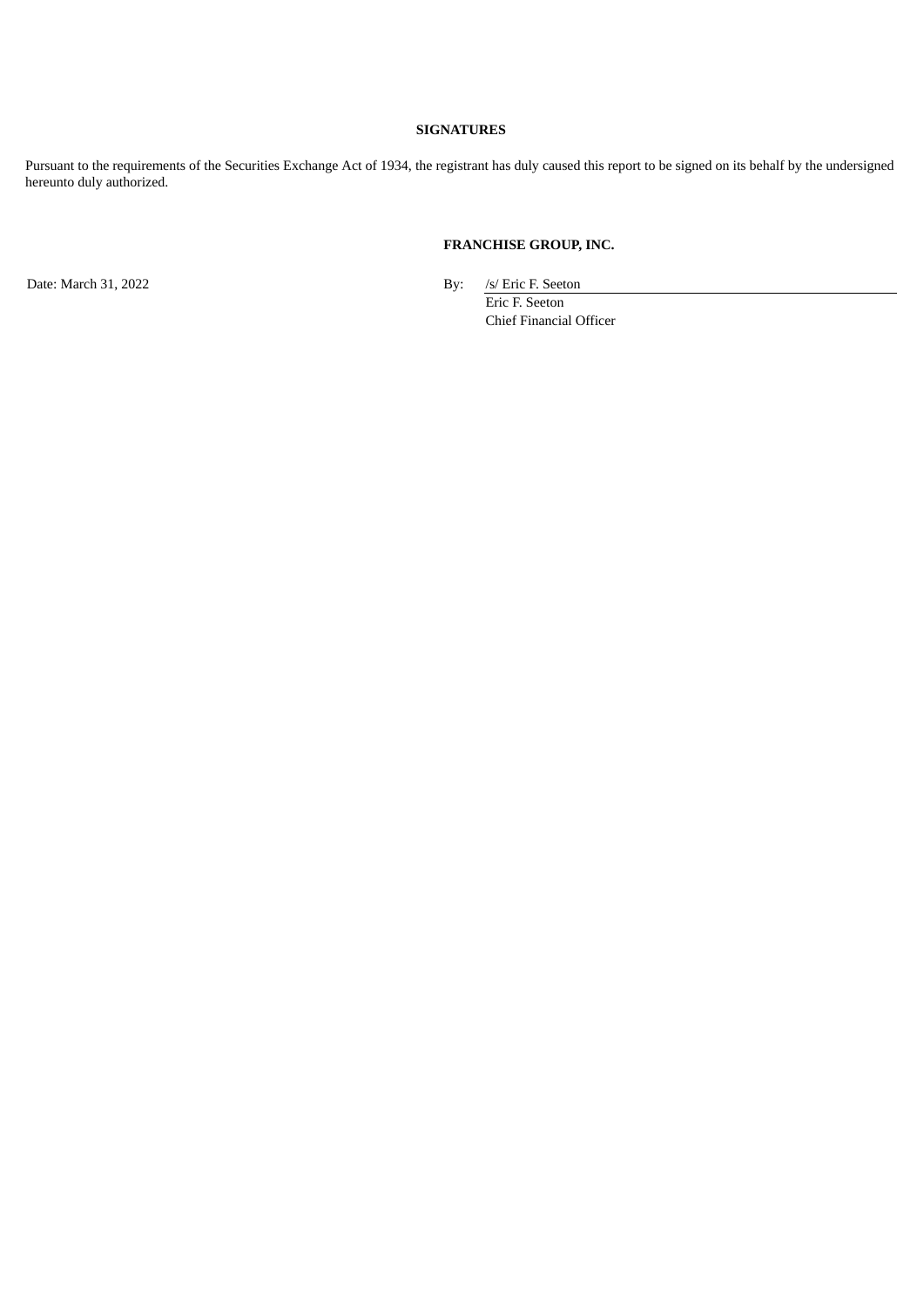# <span id="page-4-0"></span>**Franchise Group, Inc. Announces the Sale of the Retail Real Estate Portfolio of W.S. Badcock Corporation**

**• Sale of Badcock Distribution Centers and Headquarters Expected to Close During Current Quarter • Proceeds from All Real Estate Sales to Pay Off Balance of \$175 Million Acquisition Financing**

Delaware, Ohio, March 31, 2022 (GLOBE NEWSWIRE) -- Franchise Group, Inc. (NASDAQ: FRG) ("Franchise Group," "FRG" or the "Company") today announced that it has completed the sale-leaseback of 35 retail W.S. Badcock Corporation ("Badcock") locations for gross proceeds of approximately \$94 million. The 35 locations are comprised of corporate and dealer owned locations.

FRG expects to complete the sale-leaseback of Badcock's distribution centers and corporate headquarters during its fiscal second quarter and intends to use cash proceeds to repay the remaining \$175 million of Badcock acquisition financing.

B. Riley Real Estate acted as advisor and Willkie Farr & Gallagher LLP served as legal counsel to Franchise Group.

# **About Franchise Group**

Franchise Group is an owner and operator of franchised and franchisable businesses that continually looks to grow its portfolio of brands while utilizing its operating and capital allocation philosophy to generate strong cash flow for its shareholders. Franchise Group's business lines include Pet Supplies Plus, American Freight, The Vitamin Shoppe, Badcock Home Furniture & more, Buddy's Home Furnishings and Sylvan Learning. On a combined basis, Franchise Group currently operates over 3,000 locations predominantly located in the U.S. that are either Company-run or operated pursuant to franchising and dealer agreements.

## **Forward-Looking Statements**

This press release contains forward-looking statements within the meaning of the Private Securities Litigation Reform Act of 1995. Forward-looking statements include, without limitation, projections, predictions, expectations, or beliefs about future events or results and are not statements of historical fact. Such forward-looking statements are based on various assumptions as of the time they are made, and are inherently subject to known and unknown risks, uncertainties and other factors that may cause actual results, including the sale or the value received of additional Badcock real estate, ongoing landlord-tenant relationships or disputes, the amount of debt the Company will repay, performance or achievements to be materially different from any future results, performance or achievements expressed or implied by such forward-looking statements. Forward-looking statements are often accompanied by words that convey projected future events or outcomes such as "expect," "believe," "estimate," "plan," "project," "anticipate," "intend," "will," "may," "view," "opportunity," "potential," or words of similar meaning or other statements concerning opinions or judgment of the Company or its management about future events. Although the Company believes that its expectations with respect to forward-looking statements are based upon reasonable assumptions within the